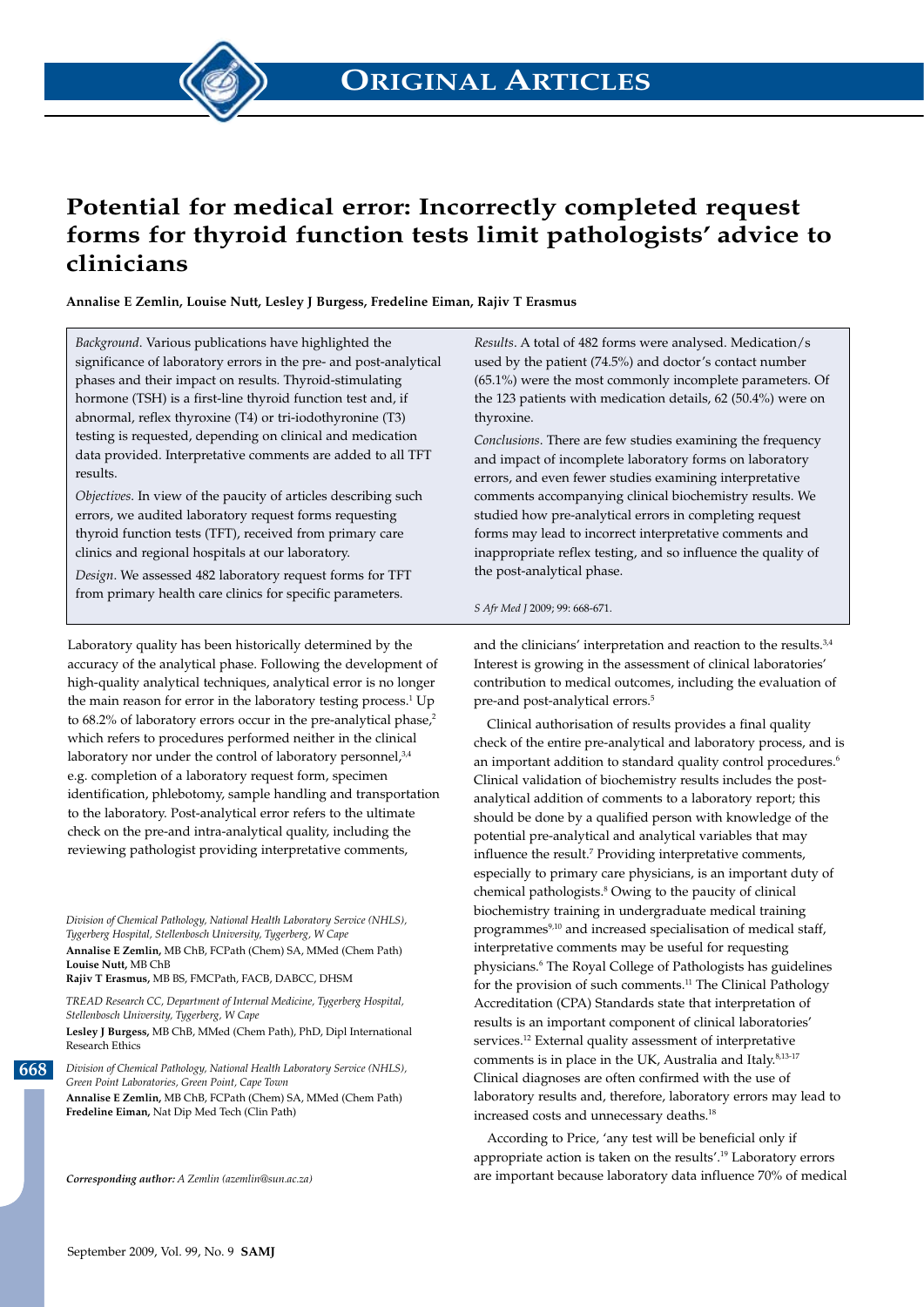

diagnoses and can significantly influence the success and cost of patient treatment.20 These findings have led to agreement on the definition of a laboratory error as a defect occurring at any stage of the laboratory cycle,<sup>21</sup> and this definition has been incorporated in ISO Technical Report 22367.<sup>22</sup>

It was previously thought that interpretative comments had little influence on patient outcome, but a study of numerous thyroid function test (TFT) requests on patients taking thyroxine replacement therapy showed that introducing interpretative comments resulted in a significant decrease in thyroxine under-replacement.<sup>23</sup> A survey of general and nurse practitioners showed that, although interpretative comments of certain biochemical tests, including TFTs, are time-consuming, they are appreciated.<sup>24</sup> Although interpretative comments may be useful for primary care physicians who may not be familiar with the interpretation of test results, the clinical information provided on the request forms may be limited or inappropriate and may influence the interpretative comment provided.<sup>8</sup> Errors in interpretative comments may be attributed to the absence of adequate clinical information on request forms, which may result in comments that are misleading or harmful to patients.<sup>25</sup>

We reviewed the compliance of laboratory request forms for TFTs received in the chemical pathology laboratory at a primary health care laboratory where interpretative comments are provided for all TFT results. We hypothesised that preanalytical errors would influence interpretative comments and have a further impact on requests for reflex testing.

### **Design**

Ours was a retrospective collaborative study by the Division of Chemical Pathology, NHLS, Tygerberg Hospital, and the Chemical Pathology Laboratory at Green Point Laboratories. Green Point Laboratories receive all requests from primary health care clinics in the Cape Town Metropole and surrounding areas of the Western Cape.

Original laboratory request forms received at the Chemical Pathology division during a 4-day period from 27 - 30 July 2007 requesting TFTs were manually analysed for the presence of parameters provided in Table I. These dates were chosen as they account for all TFT requests between two of the pathologist's visits. Thyroid-stimulating hormone (TSH) is a first-line thyroid function test at this laboratory and is usually the only test requested. The requesting clinician may request a thyroxine (T4) or tri-iodothyronine (T3) test, depending on the clinical situation. All TFTs at this laboratory are validated by a chemical pathologist and released with interpretative comments.

Data were captured on Excel worksheets and patient confidentiality was maintained – patients were identified by a study number only. Data analysis was by basic statistics using the Microsoft Excel programme.

#### **Table I. Pre-analytical quality indicators examined on chemical pathology request forms**

Identification by name and surname Identification by hospital number Date of birth Gender Ward/location where patient resides Requesting physician's identification Requesting physician's contact number/pager number Clinical/diagnostic information Diagnosis present in an abbreviated form Medications that the patient is/was taking at the time of specimen collection Identification of specimen Date of specimen collection Time of specimen collection Illegible handwriting

The study was approved by the Ethics Committee of the University of Stellenbosch and performed according to the Declaration of Helsinki (2000).

### **Results**

During the study period, 482 request forms for TFTs were received. Fig. 1 shows the results of the request forms when analysed for the pre-analytical quality indicators indicated in Table I. The worst parameter completed by requesting clinicians was that of medication details; 359 (74.5%) of the forms lacked this parameter; 349 (65.2%) had no contact details for the clinician; 100 (20.8%) had no diagnosis, and 122 (25.3%) had a diagnosis but in an abbreviated form. Patient and clinic details were relatively well filled in, but this might have been due to most forms being pre-stamped with clinic details, and patient identification stickers are often used. The type of specimen collected was not stated on 16 (3.3%) of forms; 36 (7.5%) did not state the date and 175 (36.3%) did not state the time of collection.

### **Conclusions**

We have previously demonstrated that laboratory forms are not adequately completed by clinicians, and we have illustrated the impact on the communication of critical results in a tertiary care setting.<sup>26</sup> This study shows that laboratory request forms



*Fig. 1. Absence of parameters on laboratory request forms (*N*=482). Fig. 1. Absence of parameters on laboratory request forms (*N*=482).*

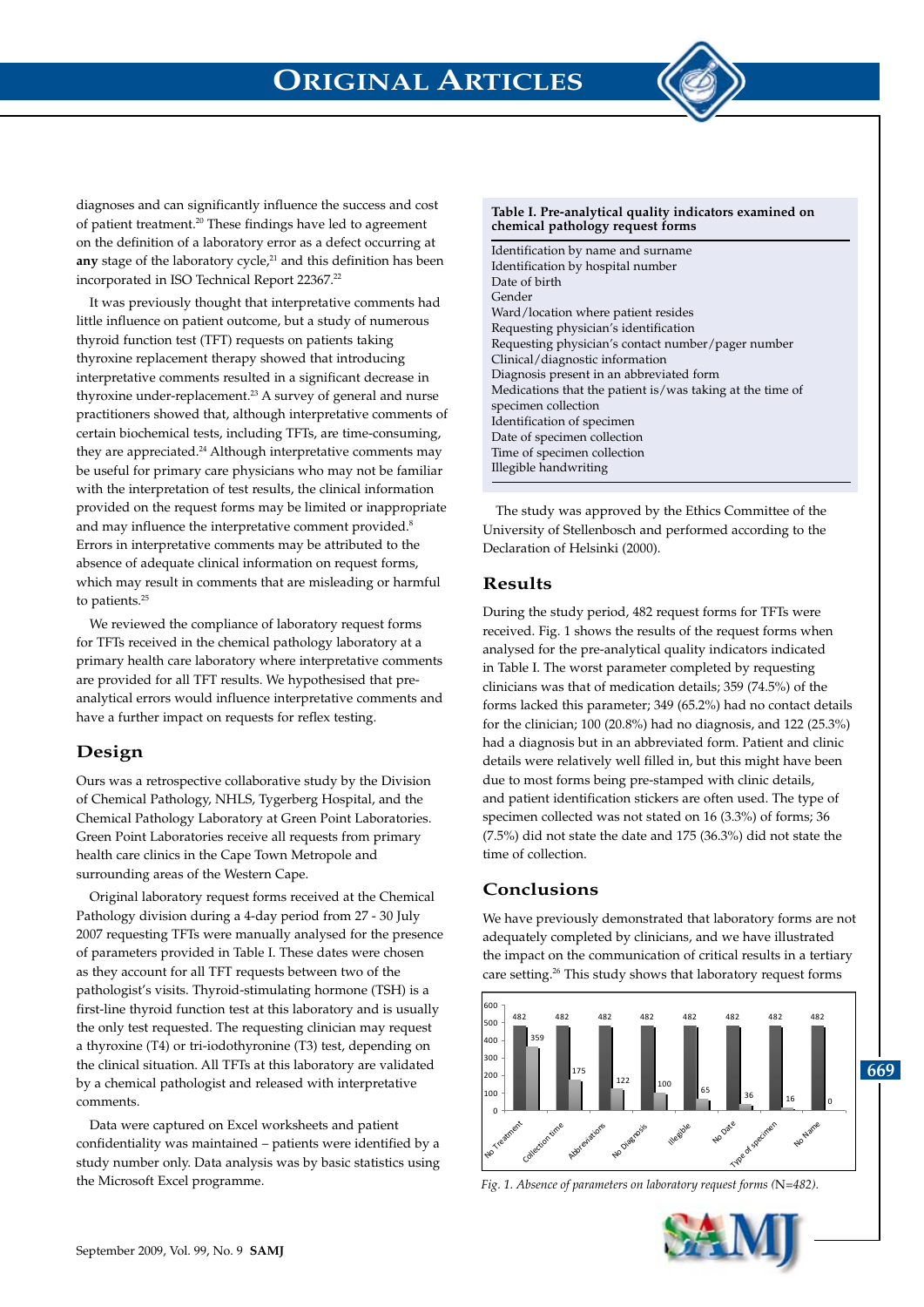**ORIGINAL ARTICLES**

received from primary care clinics and regional hospitals are also inadequately completed. Interpretative comments are routinely provided with all TFTs. The current use of thyroxine replacement therapy may influence these comments and should therefore be indicated on all forms. For example, a patient with a raised TSH and normal T4 may be reported as a case of subclinical hypothyroidism, when the cause may in fact be non-compliance or inadequate dosage if the patient were using thyroxine replacement therapy.

TSH is a first-line thyroid function test requested by clinicians at primary care clinics and regional hospitals. Our laboratory has its own protocol for subsequent reflex testing; if the TSH is abnormal, a reflex T4 and/or T3 is requested. Studies have found that this reflex testing permits clinicians to obtain a correct diagnosis faster and at less cost.<sup>4</sup> A T4 is requested if the TSH is elevated in a patient not on thyroxine replacement therapy to differentiate subclinical from overt hypothyroidism. If the TSH is suppressed, a T4 is requested to differentiate subclinical from overt hyperthyroidism. If the patient is on thyroxine replacement therapy, these abnormal TSH values may indicate inadequate dosage/noncompliance or overdosage respectively. A slightly decreased TSH may also be found in nonthyroidal illness and secondary hypothyroidism, and the clinical data may hint at the probable diagnosis. Knowledge of patients' clinical and medication details is therefore important, as we do not request a T3 in patients on thyroxine replacement therapy. If this is not provided, unnecessary reflex testing of T3 is requested, resulting in an increased turnaround time and unnecessary cost. Unnecessary repeat tests in a laboratory can comprise up to 16.8% of the total workload in an immunology hospital.<sup>27</sup> Knowledge of **all** medication details of patients, and not only thyroxine replacement, is also important, as many drugs can affect the interpretation of TFT results, and some may even interfere with assays (Table II).28,29

We demonstrated that incomplete laboratory request forms may lead to misinterpretation of results, incorrect reflex test requests and inappropriate interpretative comments. Although this study was limited to TFT request forms within a primary care setting, we previously showed similar results n an academic environment.26 We only examined patients on thyroxine replacement therapy, but it would also have been of interest to examine patients on antithyroid treatment and other drugs influencing thyroid functions.29

**670**

A limitation of this study is that the impact of incorrectly completed request forms on interpretative comments and reflex testing has not been quantified. This is difficult because of requests from numerous small outlying primary care clinics as well as regional hospitals. A follow-up on how these incorrectly completed request forms affect our services is desirable, but would be difficult to implement in our setting. Education of referring clinicians is required but would also be difficult in

#### **Table II. Drugs that influence thyroid function**<sup>29</sup>

Drugs that decrease TSH secretion Dopamine Glucocorticoids Ocreotide Drugs that decrease thyroid hormone secretion Lithium Iodide Amiodarone Drugs that increase thyroid hormone secretion Iodide Amiodarone Drugs that decrease T4 absorption Colestipol Cholestyramine Aluminium hydroxide Ferrous sulphate Drugs that affect thyroid hormone transport Oestrogen Tamoxifen Heroin Methadone Androgens Glucocorticoids Salicylates Anabolic steroids Drugs that increase hepatic metabolism of T4 and T3 Phenobarbitol Rifampicin Phenytoin Carbamazepine Decreased T4 5'-deiodinase activity Amiodarone Glucocorticoids Propylthoiuracil Beta-adrenergic antagonists

our setting as many of them are completing their community service in outlying primary care clinics and hospitals, resulting in lack of continuity in patient care.

In conclusion, quality assurance in the clinical laboratory is multifaceted and requires the detection of poor performance in the actions of each process. Errors in the analytical phase have been well-defined and can be compared with a gold standard, whereas errors in extra-analytical phases may be more difficult to study.30 Pre-analytical errors (e.g. absence of important clinical data on request forms) can have a serious effect on patient care by causing post-analytical errors such as inappropriate interpretative comments, as shown in this study.

We thank Dr M Rensburg for her help with the Excel charts.

### **References**

 <sup>1.</sup> Bonini P, Plebani M, Ceriotti F, Rubboli F. Errors in laboratory medicine. *Clin Chem* 2002; 48(5): 691-698.